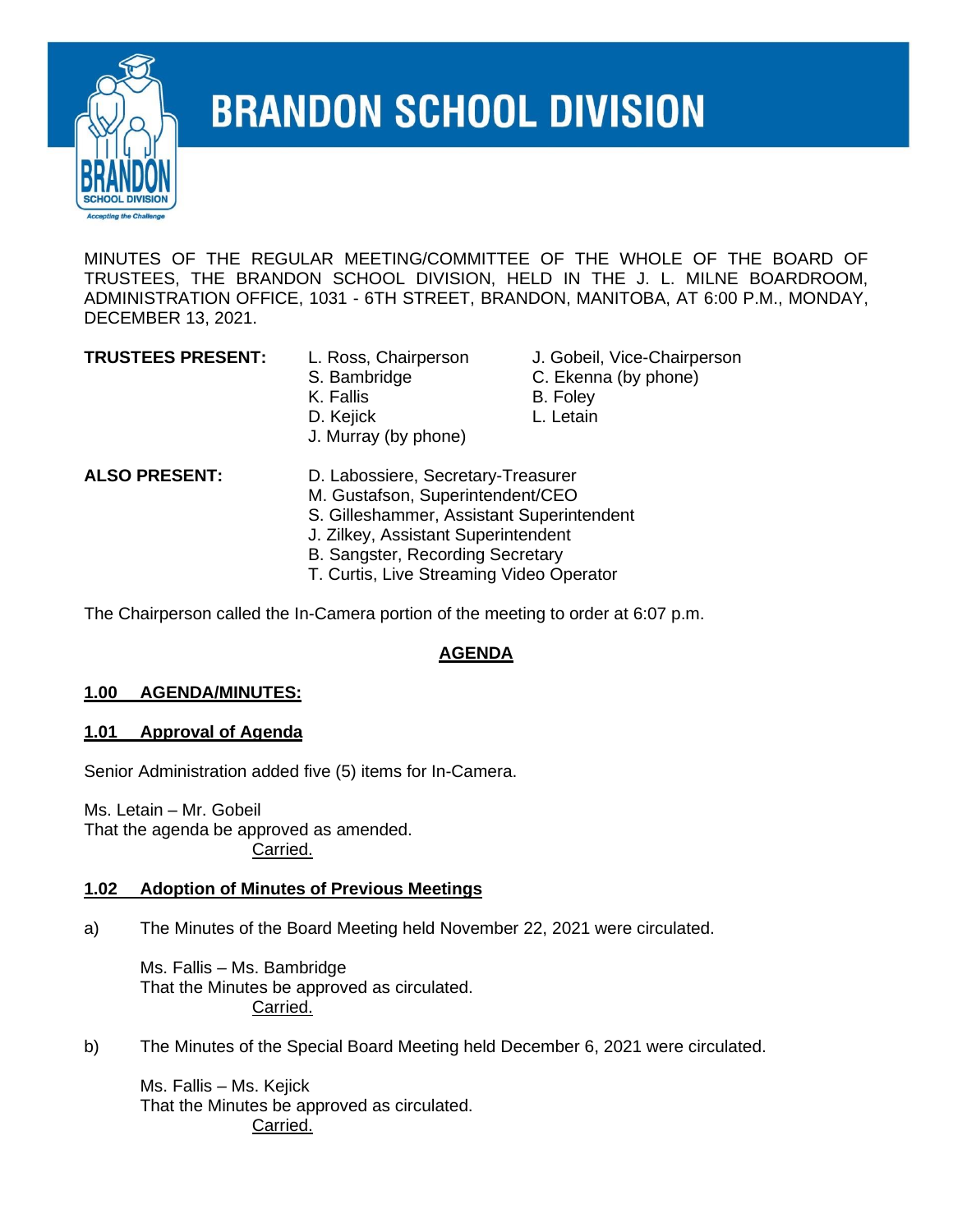#### Mr. Foley – Ms. Letain

That the Board do now resolve into Committee of the Whole In-Camera. (6:08 p.m.) Carried.

# **2.00 IN CAMERA DISCUSSION (COMMITTEE OF THE WHOLE):**

# **2.01 Student Issues**

**- Reports**

**- Trustee Inquiries**

# **2.02 Personnel Matters**

# **- Reports**

- a) Staffing Activity Report was presented.
- b) Mr. Mathew Gustafson, Superintendent/CEO, provided information on a Personnel Matter.

# **- Trustee Inquiries**

# **2.03 Property Matters/Tenders**

#### **- Reports**

- a) Mr. Denis Labossiere, Secretary-Treasurer, provided information on a Property Matter and answered Trustee questions. The Superintendent/CEO provided additional information on this matter.
- b) The Secretary-Treasurer provided information on two (2) Property Matters, answered Trustee questions, and received direction from the Board.

# **- Trustee Inquiries**

# **2.04 Board Operations**

**- Reports**

a) The Superintendent/CEO provided information on a Board Operations Matter.

# **- Trustee Inquiries**

Mr. Gobeil – Ms. Delvina That the Committee of the Whole In-Camera do now resolve into Board. (7:23 p.m.) Carried.

The Chairperson called the Public portion of the meeting to order at 7:33 p.m. with a traditional heritage acknowledgement.

# **3.00 PRESENTATIONS AND COMMUNICATIONS:**

# **3.01 Presentations For Information**

- **3.02 Communications For Information**
- **3.03 Communications For Action**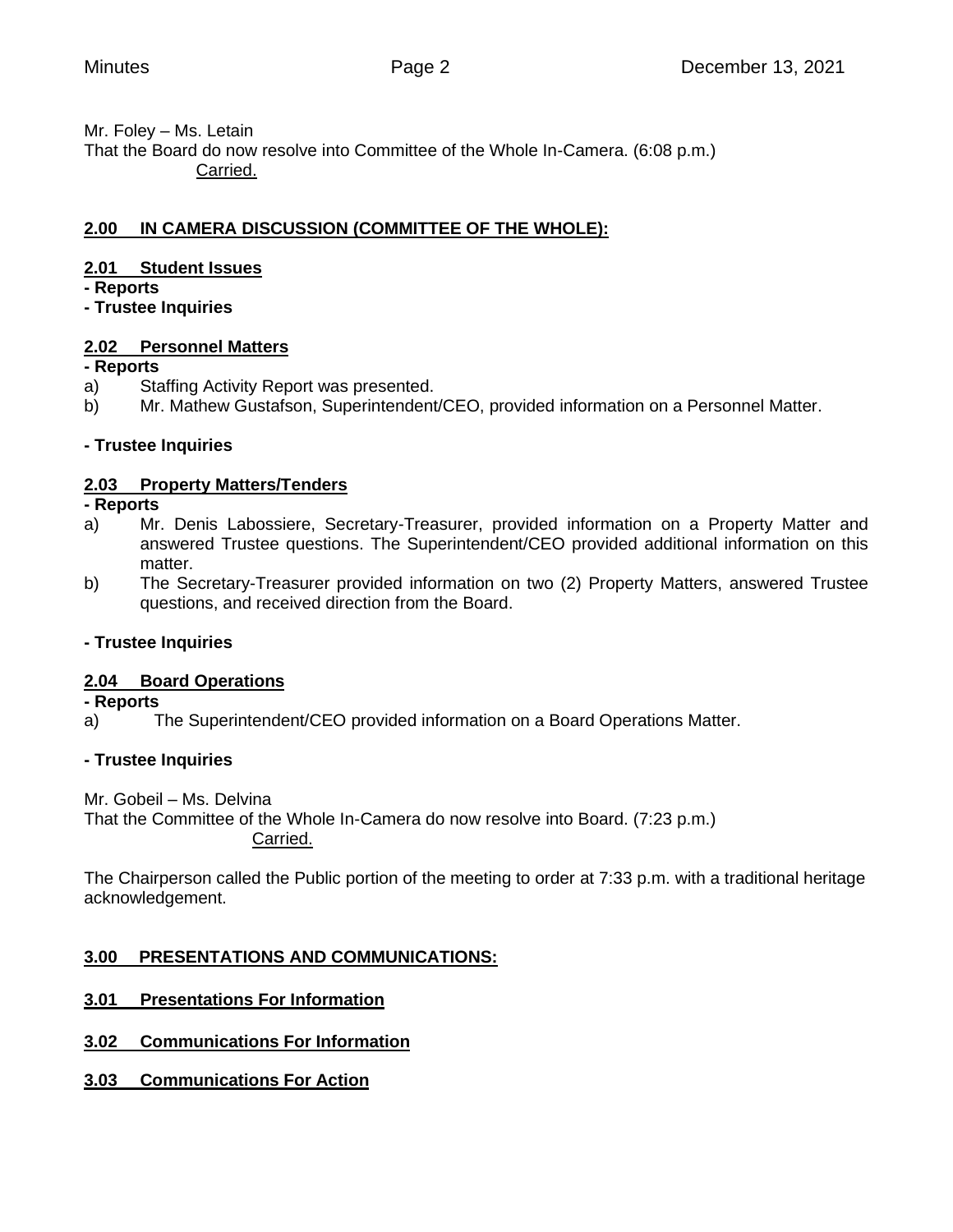# **4.00 REPORT OF SENIOR ADMINISTRATION**

Mr. Mathew Gustafson, Superintendent/CEO, took a moment to acknowledge and thank the School Principals, Vice-Principals, Assistant Superintendents and Terri Curtis, Communications Coordinator, for the work they do to assist Public Health in contract tracing. He noted they would be on call over the holidays to ensure the students and staff are safe. Mr. Gustafson thanked them and acknowledged the work that they do.

The Superintendent/CEO, provided highlights on the following items from the December 13, 2021 Report of Senior Administration:

- A) Administrative Information
	- ➢ Celebrations:
		- Diversify your Classroom Library Pilot Program
		- Winter Coat Donation from Knights of Columbus (Brandon Chapter)
		- Vincent Massey Vikings Awarded the Winnipeg High School Football League Westman Bowl
		- École secondaire Neelin High School Junior Varsity Boys Volleyball Team won first place in the AAA Provincials
		- Kelly DeRoo Manitoba High School Athletics Association (MHSAA) Coach of the Month
		- Valleyview Centennial School Indigenous Art Month
		- Brandon Wheat Kings Youth Ticket Donation
		- École New Era School Phase one of Playground Revitalization Project Complete
	- ➢ Information Items:
		- Manitoba Education Correspondence:
			- o Manitoba's Excellence in Education Awards
		- Westman and Area Traditional Christmas Dinner
		- Statistics Canada 2021 Census
		- Bioscience Association of Manitoba
		- Administrative Procedure 2015 Scent Controlled Facilities
	- ➢ Presentations:
		- Administrative Procedure 4560 Mandatory COVID-19 Testing of Students
		- Brandon School Division's Ventilation and Monitoring Measures
- B) Business Arising for Board Action
	- ➢ Response to Trustee Ekenna's Trustee Inquiry

Mr. Gobeil – Ms. Kejick

That the December 13, 2021 Report of Senior Administration be received and filed. Carried.

# **5.00 GOVERNANCE MATTERS**

#### **5.01 Reports of Committees**

a) Finance and Facilities Committee Meeting The written report of the Finance and Facilities Committee meeting held on November 22, 2021 was circulated.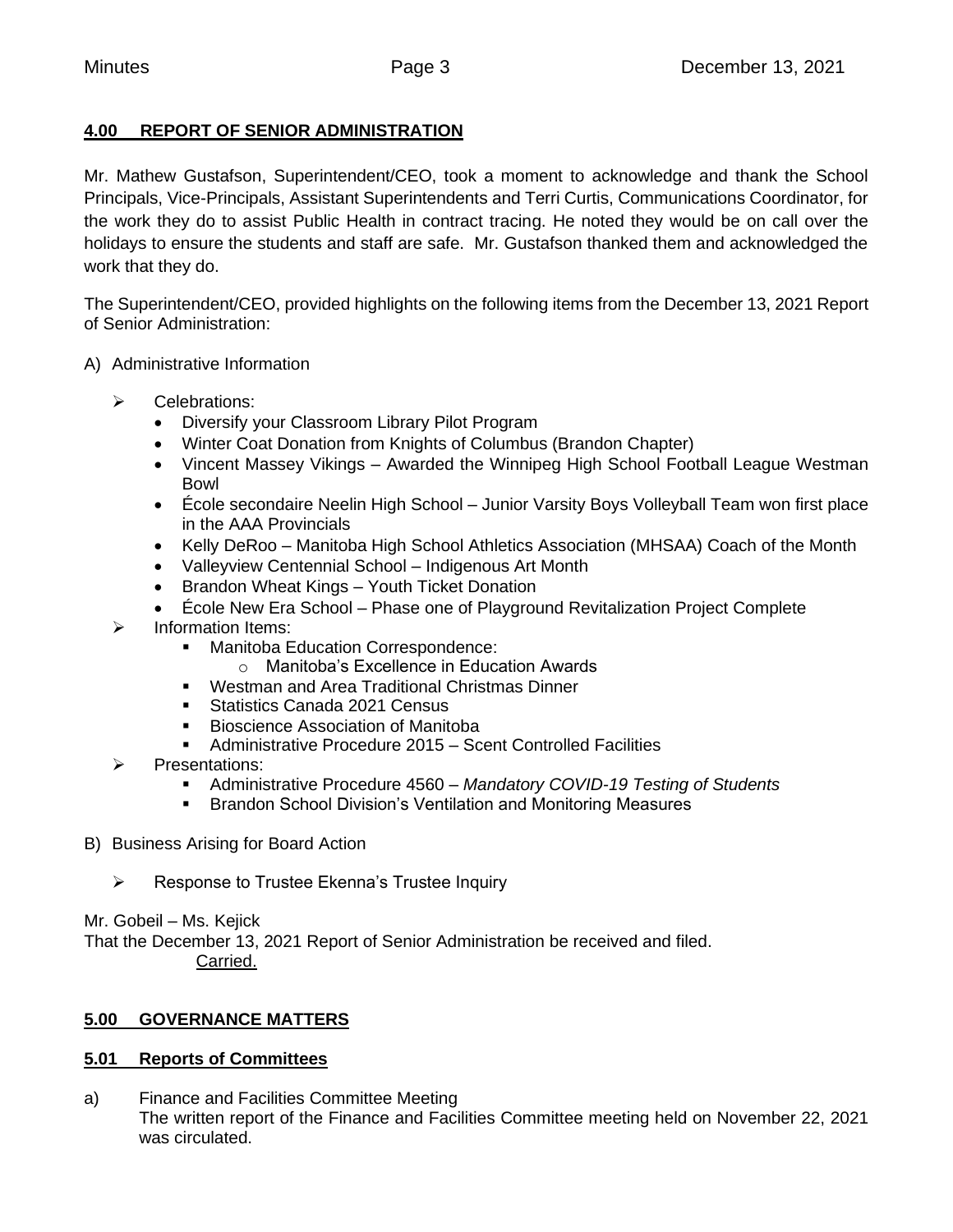Ms. Fallis – Mr. Foley That the Report be received and filed. Carried.

b) Personnel and Policy Committee Meeting The written report of the Personnel and Policy Committee meeting held on November 22, 2021 was circulated.

Ms. Bambridge – Ms. Kejick That the Report be received and filed. Carried.

# **5.02 Delegations and Petitions**

# **5.03 Business Arising**

**- From Previous Delegation**

# **- From Board Agenda**

a) Community Use of Schools

Trustee Ross spoke to this, stating that in August, the Board suspended Community Use of Schools, and indicated at that time that the matter would be revisited in December.

Several Trustees spoke against Community Use of schools, noting that now is not a good time to reinstate this program and increase traffic in Division facilities, especially since COVID-19 cases are expected to surge in Manitoba and the risks of the Omicron variant are still unknown. The Division's primary responsibility is to ensure the well-being of students and staff.

The Board agreed to continue suspension of Community Use of Schools, adding that should Provincial Health Orders change, the Board will revisit this matter at that time.

# **- MSBA Matters**

- a) e-bulletin November 24, 2021
- b) Manitoba Government Announces Public Engagement for Budget 2022
- c) Manitoba Government Announces Public Engagement Online Survey Now Live
- d) e-bulletin December 8, 2021

# **5.04 Public Inquiries (max. 15 minutes)**

- **5.05 Motions**
- **5.06 Bylaws**
- **5.07 Giving of Notice**

# **5.08 Trustee Inquiries**

Trustee Foley:

a) What was the enrolment in Neelin's Spanish Program for the past three (3) years, and at Vincent Massey for the last three (3) years in which these courses were offered there?